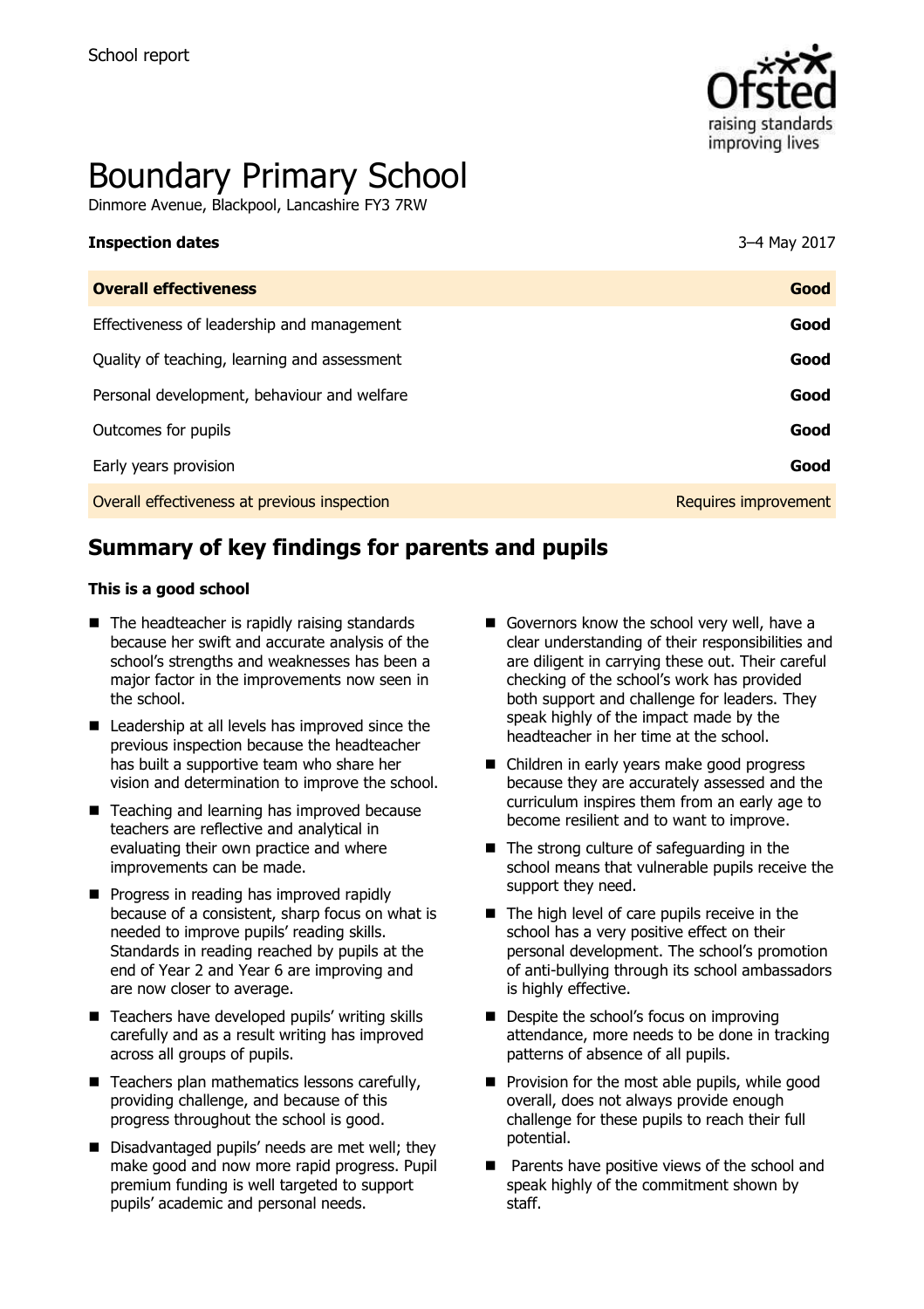

# **Full report**

#### **What does the school need to do to improve further?**

- $\blacksquare$  To improve further the quality of teaching and learning in reading and writing by:
	- giving pupils more opportunities to practise writing at length for sustained periods of time.
	- further embedding the current good practices in reading that are having an impact on the pupils' recent rapid progress.
	- ensuring that that all groups of pupils are sufficiently challenged and supported to increase the numbers of pupils reaching the highest standards.
- Continue to improve attendance by checking rigorously on patterns of absence, including for groups of pupils.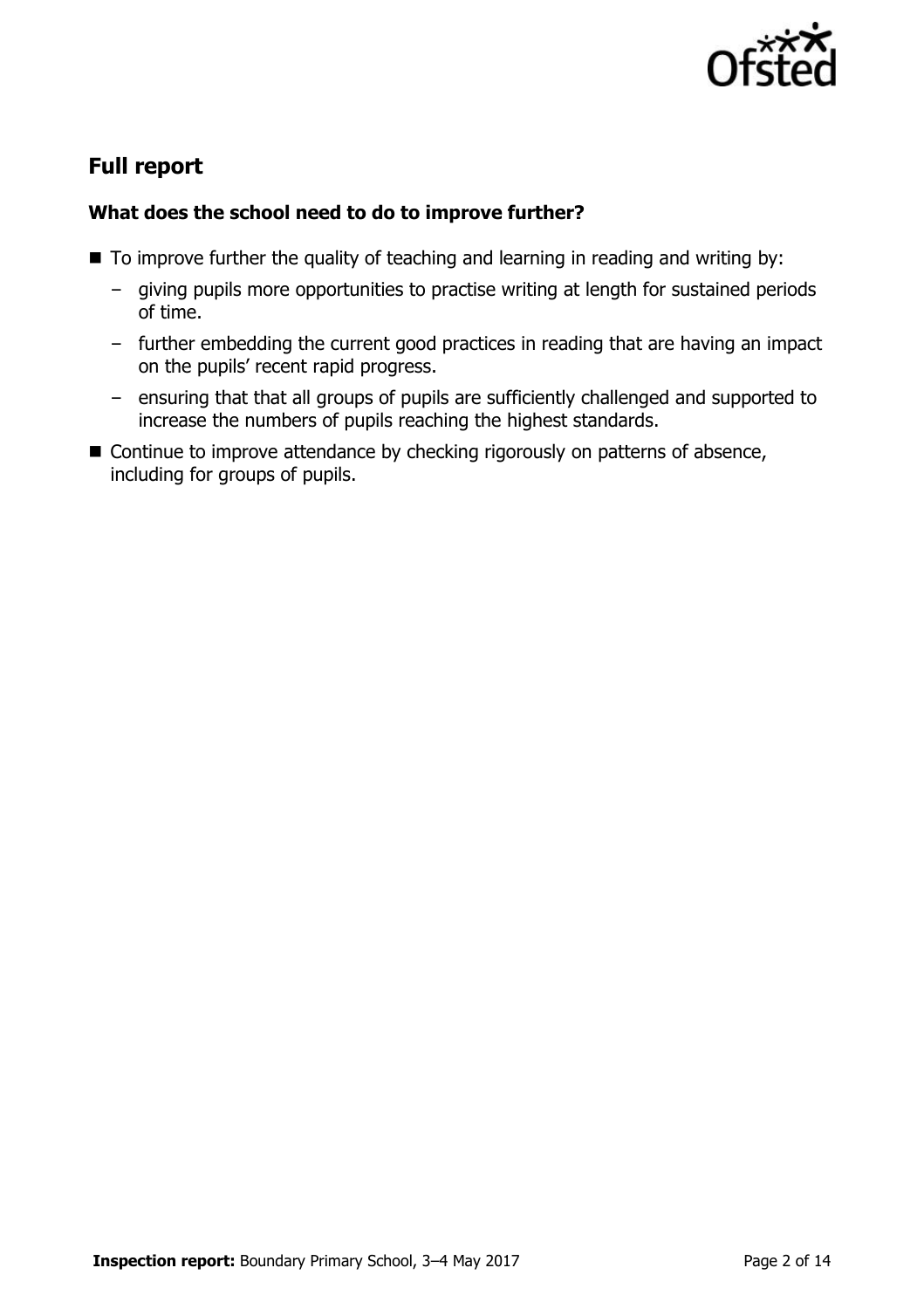

## **Inspection judgements**

#### **Effectiveness of leadership and management Good**

- All staff and governors have high aspirations for pupils at the school and show a passionate commitment to improving the school. Governors want pupils to achieve and this has guided their effective actions to improve leadership. Staff work together as a team. The headteacher and other senior leaders, governors and middle leaders have led improvements since the previous inspection.
- The headteacher has motivated staff, governors and pupils to want to do very well. Morale is high across the school and is shown by supportive, challenging governors who are keen to contribute to school improvement. Staff and pupils are extremely positive about the changes that the headteacher and her team have made.
- Senior and middle leaders have improved support and training for colleagues. The headteacher uses her monitoring of teaching and learning as an opportunity to support teachers in improving and sharpening their skills, knowledge and understanding. Teachers appreciate the professional development opportunities they are given. They said that they are encouraged, challenged and supported to improve. Effective external support, including from the local authority, has also been sought and has led to better teaching.
- Teachers now have a clear understanding of ability groups in classrooms as careful tracking of pupil progress is now carried out on a regular basis. Teachers analyse progress to form intervention groups that are carefully designed to support pupils who need further support and challenge. Senior leaders use tracking information in their regular discussions with teachers about pupils' progress. Pupils' needs are therefore quickly addressed, including for those attending alternative provision. Teachers rigorously check the accuracy of their assessments through internal and external monitoring.
- Leaders have an accurate view of the school's strengths and weaknesses. Priorities have been tackled and carefully monitored against milestones so that the impact of the school's planning and actions is checked by leaders, including governors.
- Teachers speak very positively about the school's new approaches to teaching, learning and assessment. For example, they say that the careful focus on reading texts before writing is improving writing standards and developing teachers' subject knowledge.
- **Provision for pupils who have special educational needs and/or disabilities is very** effective because this area is well led. Pupils' additional needs are identified quickly and resources are carefully targeted by the experienced leader of this area, who actively supports staff and pupils throughout the school.
- The curriculum inspires pupils to learn. It has been carefully developed by leaders and is clearly available for parents on the school's website. Special days in school enhance the starting points of topics by motivating pupils to learn. Pupils are actively engaged in learning because teachers think carefully about planning work for pupils. The engaging curriculum ensures that pupils' reading, writing and communication skills are well developed. Reading and writing activities are carefully planned within topics that pupils enjoy. Mathematics work is also threaded into topics when appropriate.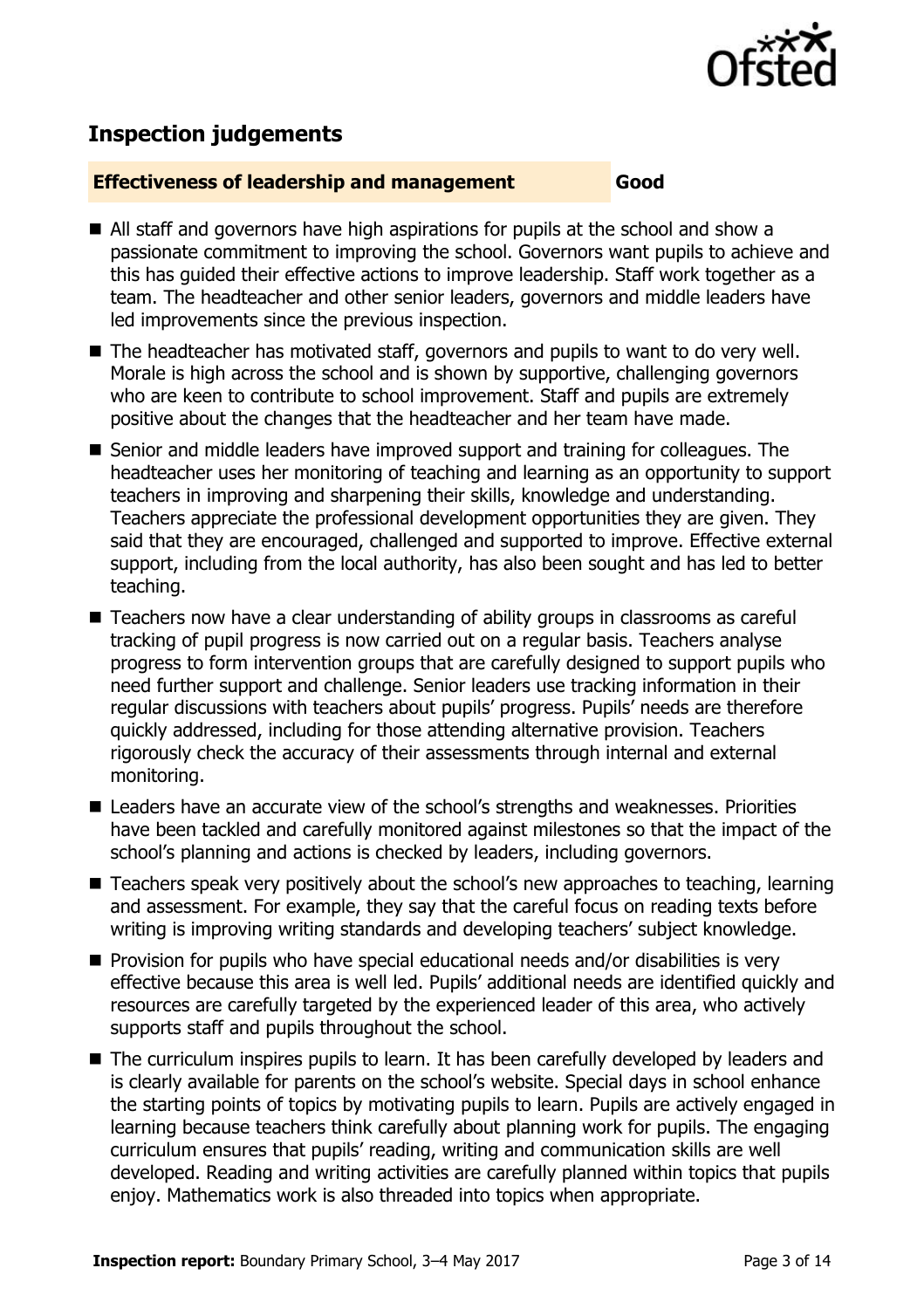

- Spiritual, moral, social and cultural development is promoted strongly through the range of opportunities and experiences offered to pupils. Leaders ensure that the development of pupils' emotional needs is tackled. A 'take over day' inspired pupils in Year 5, who enjoyed overseeing the school for the day. They enjoyed having responsibility and making decisions, which developed their leadership skills.
- **Pupils are prepared well for life in modern Britain. Pupils promote understanding of** British values through their work as anti-bullying ambassadors. Leaders in the school ensure that British values are threaded through the school's curriculum. A visit by Parliament's education service led to the school having their own successful election day, which staff and pupils said led to a greater understanding of the importance of democracy.
- Leaders are rigorous in following up poor attendance, which has led to improvements. Not all groups of pupils, however, are tracked and further work is needed to ensure that all groups of pupils' needs are addressed.
- Middle leaders' skills have been improved by having opportunities to gather information from their monitoring work. They are keen to promote their subject and support colleagues in improving teaching. They regularly report on their subjects to governors and senior leaders. Teachers responsible for English and mathematics have very effectively supported staff in improving the quality of teaching. Feedback to pupils is in line with the school's assessment policy and pupils are encouraged to self-assess their work and discuss how it can be improved. Teachers ensure that the pupils know when they have achieved their objectives. Leaders check pupils' work in books regularly.
- **Pupil premium funding is used effectively to support the raising of standards as well as** ensuring that pupils' emotional and physical needs are met. The use of this money is carefully planned, monitored and analysed by leaders for the impact of its use.
- Sports premium funding is used to employ specialist coaches who have provided further training and professional development for staff. As a result, pupils have a wide range of sporting opportunities and their uptake of extra-curricular sport is high.
- $\blacksquare$  Most parents who spoke to the inspectors have positive views of the school. They say that the staff in the school care for their children and will offer support when they need it.
- The local authority has supported the school well and speaks highly of the school's leadership and the rapid improvements that this has brought about. It is confident in the ability of the headteacher to bring about further improvements in the school.
- Effective monitoring of pupils' achievements is leading to rapid progress. However, the most able pupils make slower progress. Teachers now focus carefully on the most able pupils, providing work which is more challenging. In some year groups this is more successful than in others. All pupils are provided with suitably challenging work in early years, Year 1, Year 2, Year 3 and Year 6. Challenge is less strong in Year 4 and Year 5.

#### **Governance of the school**

Governors contribute much to the life of the school because they are well organised and know how to hold leaders to account for the school's performance. Governors are fully supportive of the work that has taken place to improve teaching and learning.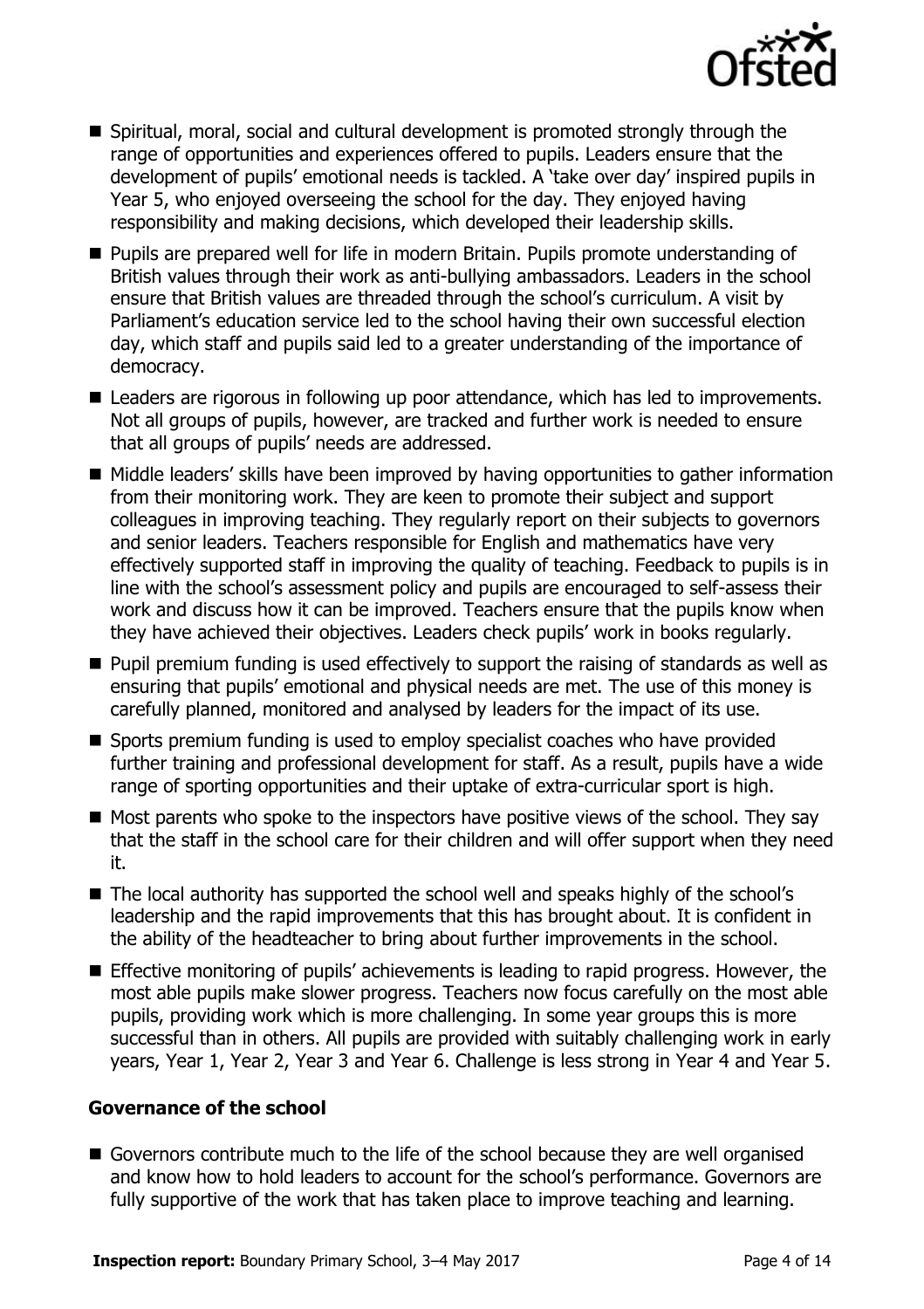

- Governors know the strengths and areas for improvement in the school. They support and share the vision held by senior leaders.
- Governors are keen to develop their skills through training and through gaining firsthand knowledge of the school. They visit the school often, with a clear focus for their visits. Leaders attend governing body meetings to provide reports and answer governors' questions. Governors keep meticulous records of their work in the school.
- The safeguarding of the school is highly effective. This is because governors have worked hard to ensure that there is a rigorous approach to it within the school. The new online system of recording issues is enabling leaders to keep a careful check on safeguarding concerns.
- Governors know pupils well because of their frequent visits. They are diligent in their work and ensure that pupils are nurtured well and are ambitious for their future.
- The school website contains a great deal of useful information for parents. For example, the website gives up-to-date information about current activities children are involved in. Detailed information about the curriculum is available and the site meets national requirements.

#### **Safeguarding**

- $\blacksquare$  The arrangements for safeguarding are effective.
- The school's arrangements for safeguarding are robust. Pupils' safety is at the heart of its work. All staff clearly know what is expected of them in fulfilling their roles.
- Staff training is up to date, regular and effective, ensuring that staff are vigilant about keeping children safe. Training includes use of a new online system which ensures that records are up to date and can be accessed quickly.
- Absences are followed up quickly and staff ensure that children arrive in school safely. The school supports parents when it is needed and is making strenuous efforts to continue to improve the attendance of its pupils. Online safety is addressed frequently as part of the school's curriculum.
- The school has close links with external agencies, including social services and the local authority, which help and support pupils and staff.
- Detailed records are kept regarding behaviour incidents, including any bullying, racist or prejudiced behaviour. Incidents are investigated and acted upon rigorously.

#### **Quality of teaching, learning and assessment Good**

- The quality of teaching has improved since the last inspection. Pupils make rapid progress, particularly in reading.
- **Pupils are well focused on their learning in lessons. The high expectations staff have of** pupils together with well-planned lessons ensure that time in lessons is used effectively.
- Teachers know their pupils well and set work which is appropriately challenging for most pupils. However, teachers sometimes give the most able pupils work that is too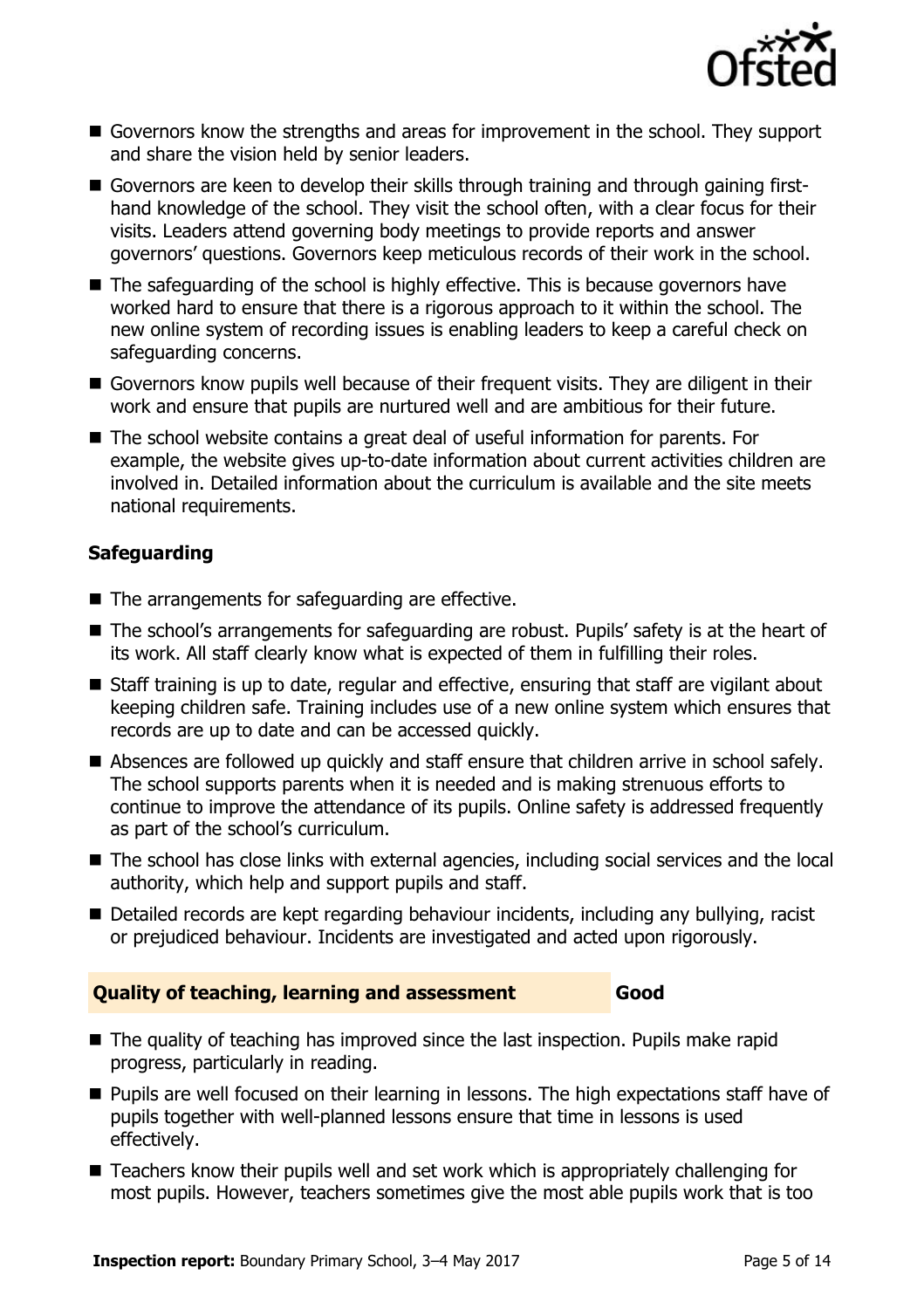

easy for them. The provision of effective intervention supports pupils who fall behind in their learning well. Teachers question and give time for pupils to think, discuss and contribute to learning, ensuring that concepts are grasped. Teachers are aware when further explanations are needed. Pupils' learning is often deepened when teachers ensure that mistakes are used to develop understanding. Teachers use their good subject knowledge well.

- Teachers and support staff work exceptionally well together and this contributes well to pupils' learning. For example, within class teachers and support staff work with children using shared planning. They have good subject knowledge because teachers make sure that teaching assistants are very well supported by providing them with information and guidance.
- **Pupils'** work is displayed very well throughout the school, on corridors and in classrooms. Work is of high quality and creates an environment where all have positive attitudes to learning.
- Teachers give a high priority to the teaching of reading within classrooms. The skills pupils need to understand what they read are well developed through carefully planned guided reading routines. An author in residence in the school has inspired pupils in their reading and writing. Phonics teaching is organised well and pupils can apply their phonic knowledge when writing and reading.
- Homework is set that engages pupils and often is displayed in places of prominence. Pupils are given help and support so that they become successful learners and achieve well in their homework, which shows the school's motto of 'nurturing to achieve' in action.
- Teachers use their assessments of pupils well to provide work at appropriate levels that challenge them. This means that pupils are stretched in their thinking at all levels. Pupils are keen to improve their work and concentrate well in lessons because of the teacher's careful planning based on assessments. The most able pupils are now beginning to be challenged more consistently.
- Teachers make close links between the teaching of writing and reading, and through this pupils' written work is improving well. More opportunities, however, are needed for pupils to write at length.
- Mathematical skills are very well developed. Pupils are given opportunities to solve mathematical problems and their reasoning skills are improving. Challenge for the most able pupils is in evidence but this needs to be more consistent across the school, for example in Year 4 and Year 5, progress is slower for the most able pupils.

#### **Personal development, behaviour and welfare Good Good**

#### **Personal development and welfare**

- The school's work to promote pupils' personal development and welfare is outstanding.
- **Pupils are caring and considerate of their friends and respectful to all.**
- Leaders give a high priority to pupils' personal development, which is at the centre of teachers' work.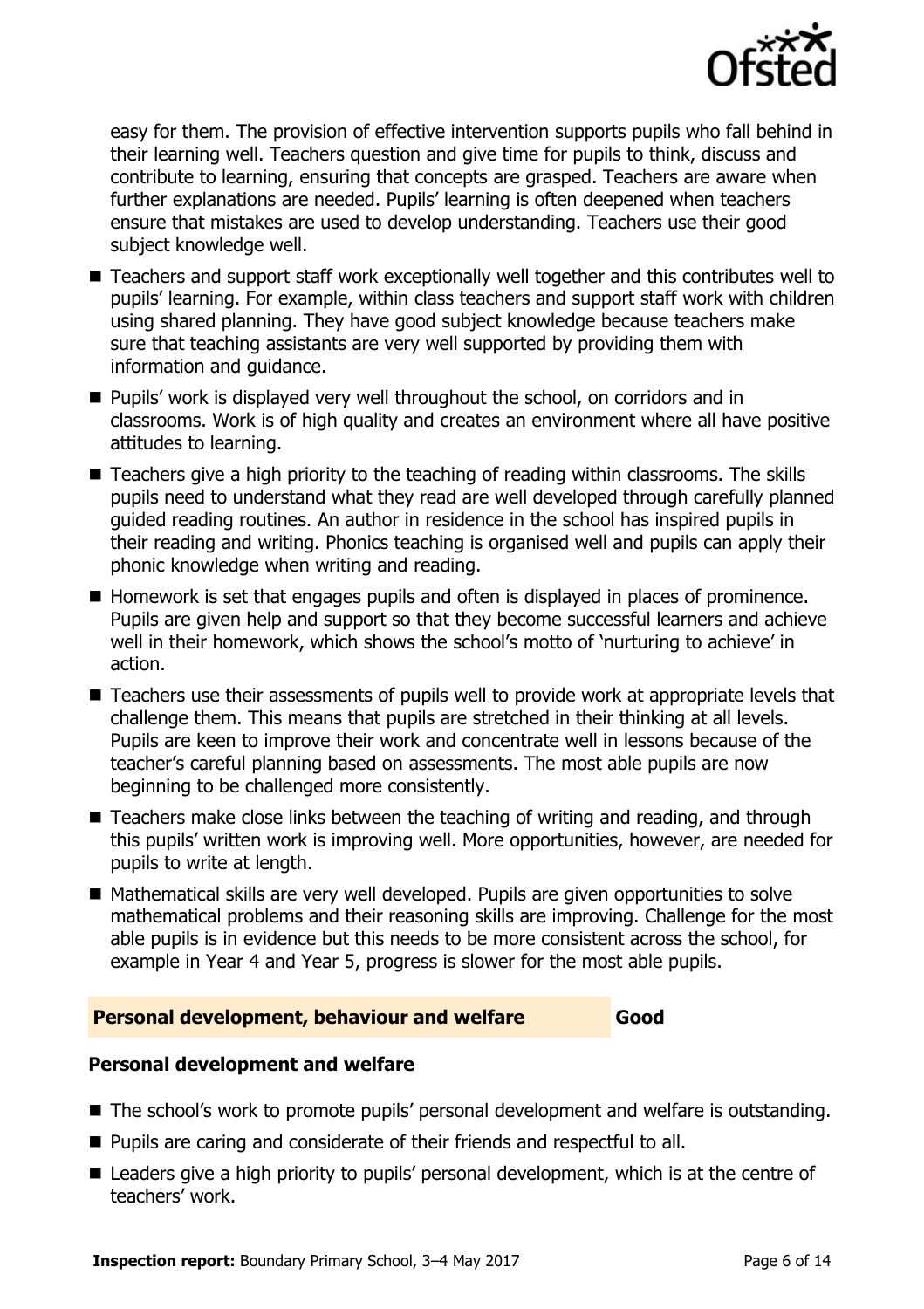

- Staff and governors take effective actions to support pupils in developing personal skills through careful planning of the curriculum.
- **Parents praise the school because of the support they receive. They say 'Nothing is too** much' and praise teaching staff who 'give lots of support and help'. Parents also say that 'complaints are dealt with accordingly by friendly, approachable staff'.
- Respect is evident in the relationships of all in the school. Pupils give up their own time as anti-bullying ambassadors and have a strong impact upon the life of the school. Their use of restorative justice and leadership in playing games cooperatively is contributing a great deal to pupils' personal development. Their understanding of the qualities needed to be successful ambassadors is impressive. Pupils have attended antibullying conferences and hosted one in the school. Ambassadors explained how they enjoyed learning and sharing with others from the wider community. They attend a weekly after-school club led by one of their teachers, who is equally passionate about this initiative.
- **Pupils are very proud of their school and speak positively about the adults who care for** them and keep them safe. At playtimes and lunchtimes the atmosphere in school and on playgrounds is calm and friendly. Pupils discuss and chat to each other and adults when they are eating in the dining hall.
- **Pupils say that their understanding of positive characteristics such as caring for others** is growing because of whole-school assemblies. They speak highly of the work of their school anti-bullying ambassadors. They believe that behaviour throughout the school is much improved now. Pupils say that they have noticed lots of improvement since their new headteacher has arrived. The impact of badges where pupils promise to always follow the agreed rules has been significant in their personal development. Pupils do not want to lose their badges through making the wrong choices.
- **Pupils spoke in detail of the importance of being confident, positive people. They know** of the importance of effort in their work and how this can impact on their achievements and progress.
- $\blacksquare$  Pupils understand thoroughly what is bullying behaviour and what is not. They were emphatic in saying that any issue where children 'fall out' is dealt with rapidly.
- **Pupils have opportunities to be role models for others. For example, Year 5 pupils act** as 'reading buddies' for Year 1 pupils three times each week. This work is adding to the school's focus on developing the love of reading.
- **Pupils enjoy the breakfast and after-school club, which is attended well and provides a** range of activities, such as playing games and art and craft work. Leaders ensure that all who want breakfast get it and they open the school early to provide this at no cost to parents.

### **Behaviour**

- The behaviour of pupils is good.
- **Pupils conduct themselves in an orderly manner throughout the school at all times of** day. They are friendly and confident among their peers and towards adults in the school and are equally friendly and confident to visitors in the school.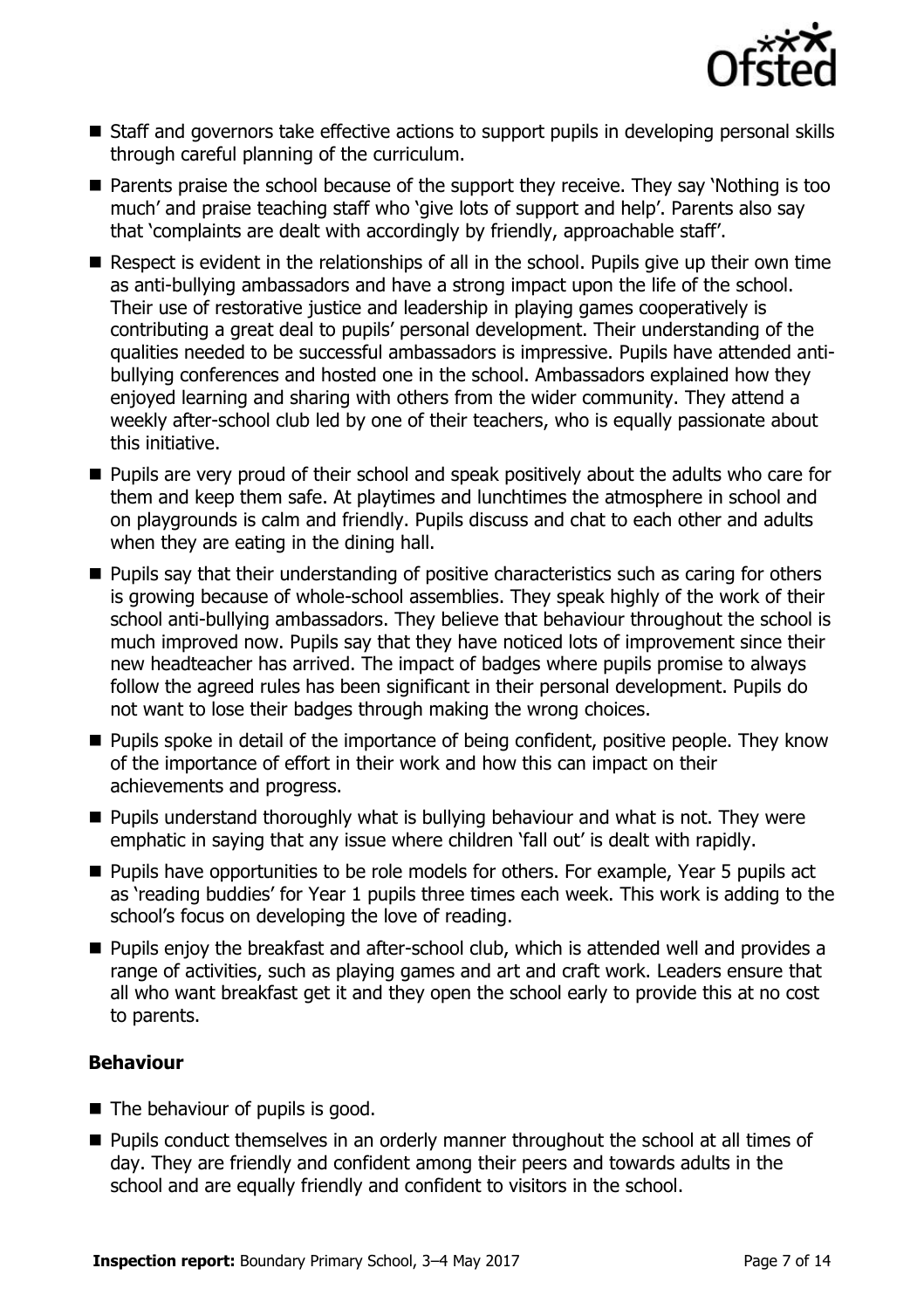

- **Pupils are focused on their learning in lessons. There is little disruptive behaviour and** when it is displayed it is dealt with quickly. Progress in lessons benefits from pupils' positive attitudes towards learning.
- **Pupils understand the importance of making good choices. They are proud of their** 'Always' badges and this means of promoting good behaviour impacts very effectively on pupils' attitude to learning.
- A great deal of work goes into improving attendance. Two parental engagement workers help to improve communications with parents. They support parents in developing an understanding of the importance of attending school regularly and how this can impact on their children's academic progress.
- **Pupils take pride in their work and teachers promote this attitude by placing a high** priority on celebrating their achievements.
- **Pupils' behaviour at lunchtimes is enhanced by the vigilance of the lunchtime** supervisors. They encourage creative and friendly play in partnership with the antibullying ambassadors.
- **Pupils say they love school and feel safe because their teachers and friends keep them** safe. This is because adults in the school are positive, caring and well trained. Pupils play together, displaying well-developed social skills that are having a strong impact on behaviour throughout the school.
- Most pupils value their education but further work is needed to improve attendance and its monitoring because some absence for some groups of pupils is higher than for others.

#### **Outcomes for pupils Good and Science Community Cood**

#### ■ Outcomes have improved since the previous inspection. Leaders and teachers have worked hard to improve pupils' achievements in reading, writing and mathematics, as well as in other subjects in the curriculum.

- Children start school in the early years with skills, knowledge and understanding below those typical for children of their age. Outcomes at the end of Reception are showing an upward trend as a greater number now attain a good level of development.
- In Year 2, more pupils are now on track to achieve the higher level in reading, writing and mathematics. This is the result of improved teaching, learning and assessment. Teachers provide work at the appropriate level for all pupils.
- $\blacksquare$  Progress throughout key stage 2 has improved steadily since the last inspection. Rigorous tracking of pupils' progress and the analysis of assessments has led to these improvements. The proportion of pupils reaching the expected standards for their age in reading, writing and mathematics by the end of Year 6 is improving. Pupils are much better prepared for the next stage of their education than they were at the time of the last inspection.
- The well-organised teaching of phonics is ensuring that outcomes continue to improve. Phonics sessions are lively and multisensory, giving children the skills they need to read accurately and efficiently.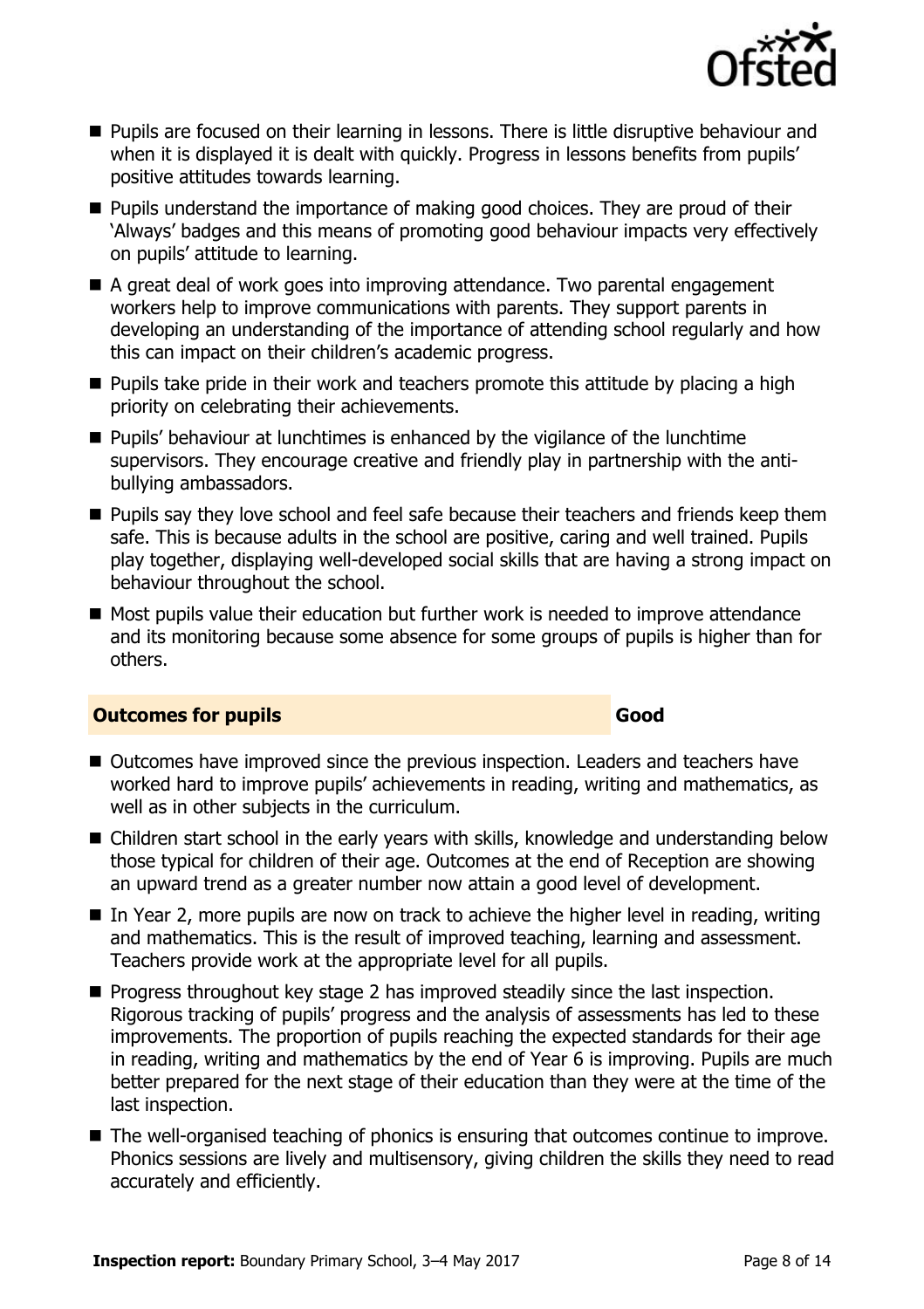

- **Pupils throughout the school enjoy reading. In reading diaries, there is evidence of** pupils reading frequently. Pupils' improved reading skills have contributed to the rapid progress in reading at the expected and at higher levels.
- Reading and writing activities are carefully linked and this is supporting pupils' improving skills and positive attitudes to writing. More pupils are now achieving greater depth in their writing. In the past, the progress of some groups and classes was too slow, but this is not now the case.
- $\blacksquare$  Handwriting and spelling are improving but there is more work yet to be done, particularly with older pupils who have not benefited from the school's more rigorous approach when they were younger. Teachers now understand grammar well and so teach it with more enthusiasm and skill.
- **Pupils are learning to solve problems in mathematics and to explain how they have** solved them. Pupils are given mathematical challenges in their workbooks and teachers provide work that asks pupils to use their knowledge and skills in different mathematical contexts. In Year 4 and Year 5, mathematical work is not always as challenging as it is in other year groups.
- **Progress of disadvantaged pupils is improving. Pupils who have special needs are** making good and often rapid progress as their needs are well met because staff act promptly and put effective support in place. As a result, work is at a level most suited to the needs of pupils. For example, pupils are given resources to support their learning, such as a list of words to improve their writing and 'opening sentences' to help pupils who are struggling to start their work.
- **Pupils are making good progress across a range of subjects seen in their topic work** books. In history and geography, for example, there are opportunities for children to extend their thinking and use research skills. A specialist teaching assistant has provided exciting art opportunities and supported other staff to become more skilled.

#### **Early years provision Good Access 2008**

- Nursery and Reception children make good progress because of the close partnership between senior and staff in early years. The numbers of children achieving a good level of development at the end of the Reception year is rising and is now closer to the national figure. There is a two-year trend of improvement.
- A high proportion of children are from disadvantaged backgrounds and they are catching up quickly as they make good progress. The curriculum is planned to ensure that children are provided with a range of experiences that develop positive attitudes to learning from an early age. Children's own interests are catered for. For example, children have opportunities to work together on their 'building site'. They share and cooperate with each other. Teachers and teaching assistants provide experiences beyond that which children would encounter in their everyday lives. For example, newly hatched ducklings which staff showed to children sparked children's interest and curiosity.
- Staff training has been very carefully planned and delivered and as a result assessments are accurate and used to build on what children can do. Safeguarding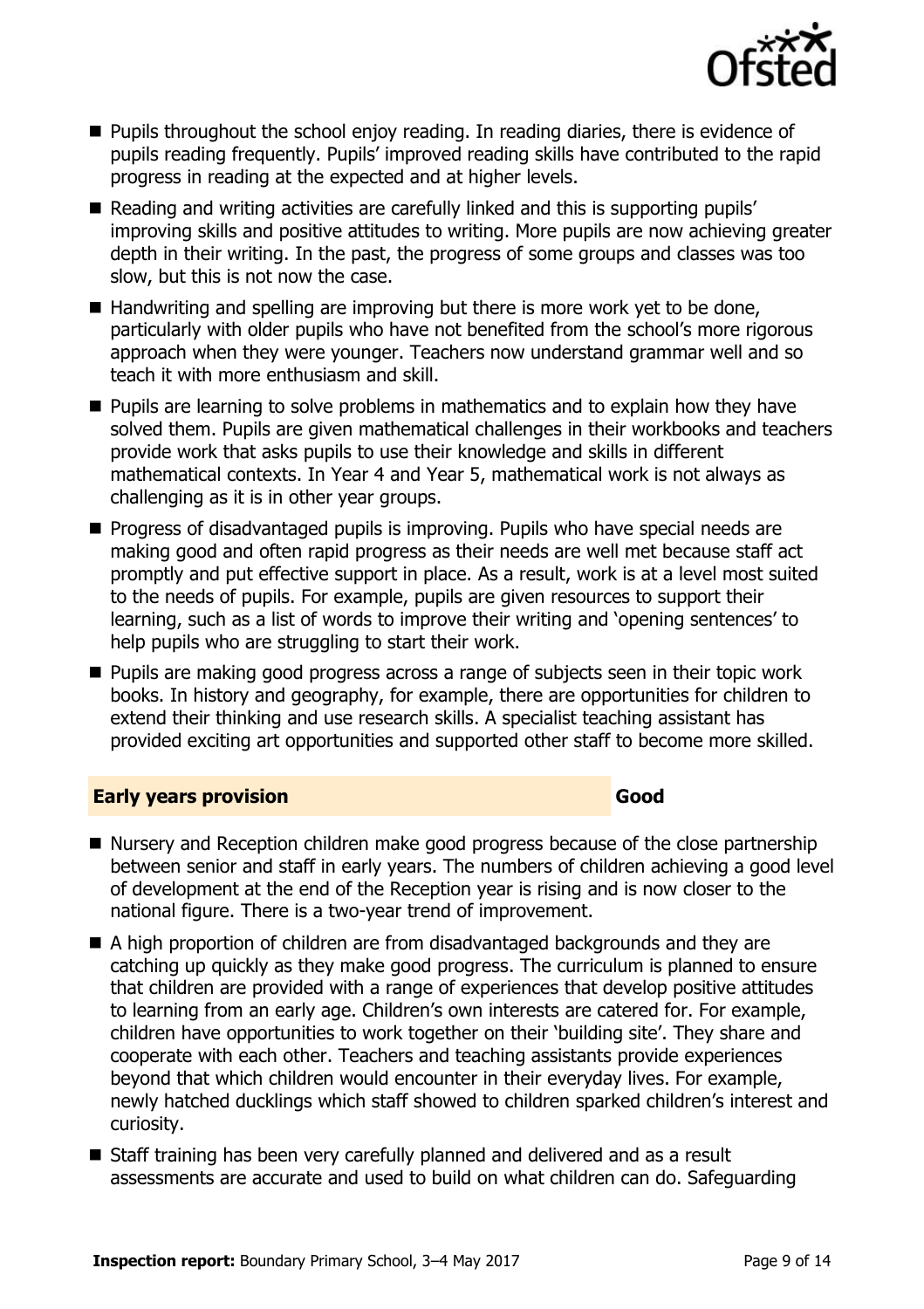

training has been equally rigorous and careful attention is paid to identifying when children need support. Children's welfare is a high priority.

- Children behave well because adults have high expectations of them. Everyone knows the routines well. Children make good progress as they quickly learn to listen to others and take turns. They are keen to explore the variety of activities that are on offer to them.
- Good progress is being made in children's learning because of the well-resourced learning areas. Resources foster children's desire to explore. Activities chosen by children and adults are linked to current themes and learning objectives. Children show equal engagement in both adult-led and child-initiated learning. From an early age children's resilience is developed by staff. The 'bug den' for children to explore outside encouraged them to research insects in books that adults shared with them. Children happily chose books to share with adults.
- Because of good teaching, all children, including those who are disadvantaged, make good progress from their starting points. Leaders and staff are ambitious for their pupils, which results in children who have special educational needs and/or disabilities making the same good progress as their peers. Funding is deployed effectively in the provision of resources that meet all children's needs well.
- Children's speech, language and vocabulary skills are often below those typical for their age when they start school. Adults skilfully encourage talk as they work alongside children. They use good questioning to encourage children to think and explore further.
- Children have many opportunities to develop their writing through activities that enable them to strengthen fine motor skills. Children show enthusiasm and concentration as they work.
- Children's mathematical understanding is supported by practical resources. Teachers and teaching assistants plan independent activities carefully to build on children's knowledge, providing learning that challenges them. Independent activities provided opportunities for children to count, order numbers and estimate confidently. For example, children showed how they could use a number line to help them count.
- Staff review what they are doing regularly when working with children and adjust their teaching when they need to. Teachers and teaching assistants identify the next steps in children's learning quickly.
- **Parents say that the school is very supportive of children because of approachable** staff. They feel that they get good information regarding their children's progress and about school activities via text messages and the website.
- Children are well behaved because adults have high expectations of them. Everyone knows the routines well. Children make good progress in the well-organised learning environment as they quickly learn to listen to others and take turns.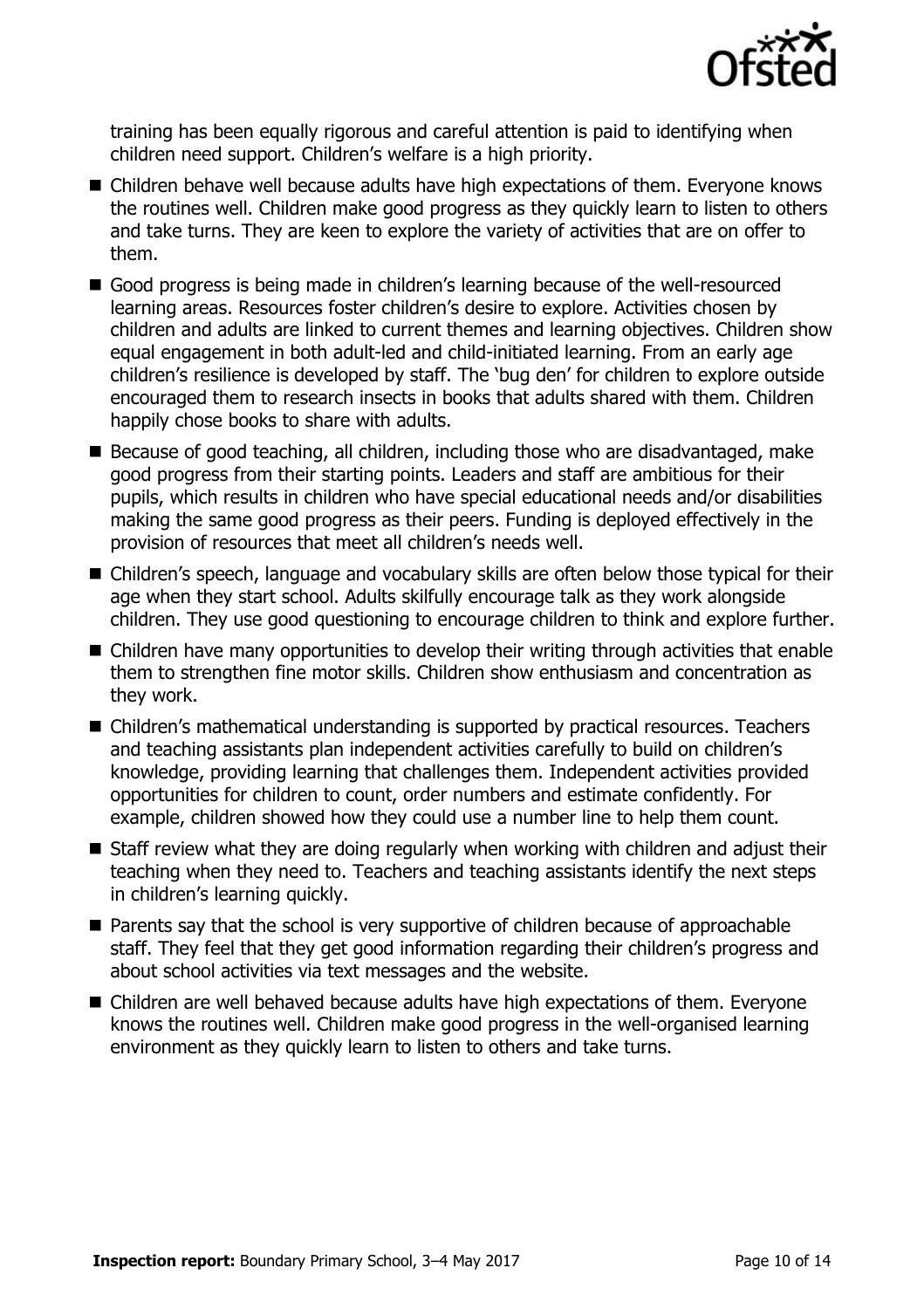

# **School details**

| Unique reference number | 133291    |
|-------------------------|-----------|
| Local authority         | Blackpool |
| Inspection number       | 10032180  |

This inspection of the school was carried out under section 5 of the Education Act 2005.

| Type of school                      | Primary                         |
|-------------------------------------|---------------------------------|
| School category                     | Community                       |
| Age range of pupils                 | 3 to 11                         |
| <b>Gender of pupils</b>             | Mixed                           |
| Number of pupils on the school roll | 404                             |
| Appropriate authority               | The governing body              |
| Chair                               | Jenny Briscoe                   |
| <b>Headteacher</b>                  | Suzanne Ashton                  |
| Telephone number                    | 01253 478250                    |
| <b>Website</b>                      | www.boundaryschool.co.uk        |
| <b>Email address</b>                | admin@boundary.blackpool.sch.uk |
| Date of previous inspection         | 24-25 March 2015                |

#### **Information about this school**

- The school meets requirements on the publication of specified information on its website.
- $\blacksquare$  This is a larger than average-sized primary school.
- There is an on-site breakfast club and after-school provision that runs alongside afterschool clubs.
- Most pupils are of White British heritage, while the proportion of pupils for whom English is not or is believed not to be their first language is below the national average.
- The proportion of disadvantaged pupils is well above average.
- $\blacksquare$  The proportion of pupils with special educational needs and/or disabilities is high.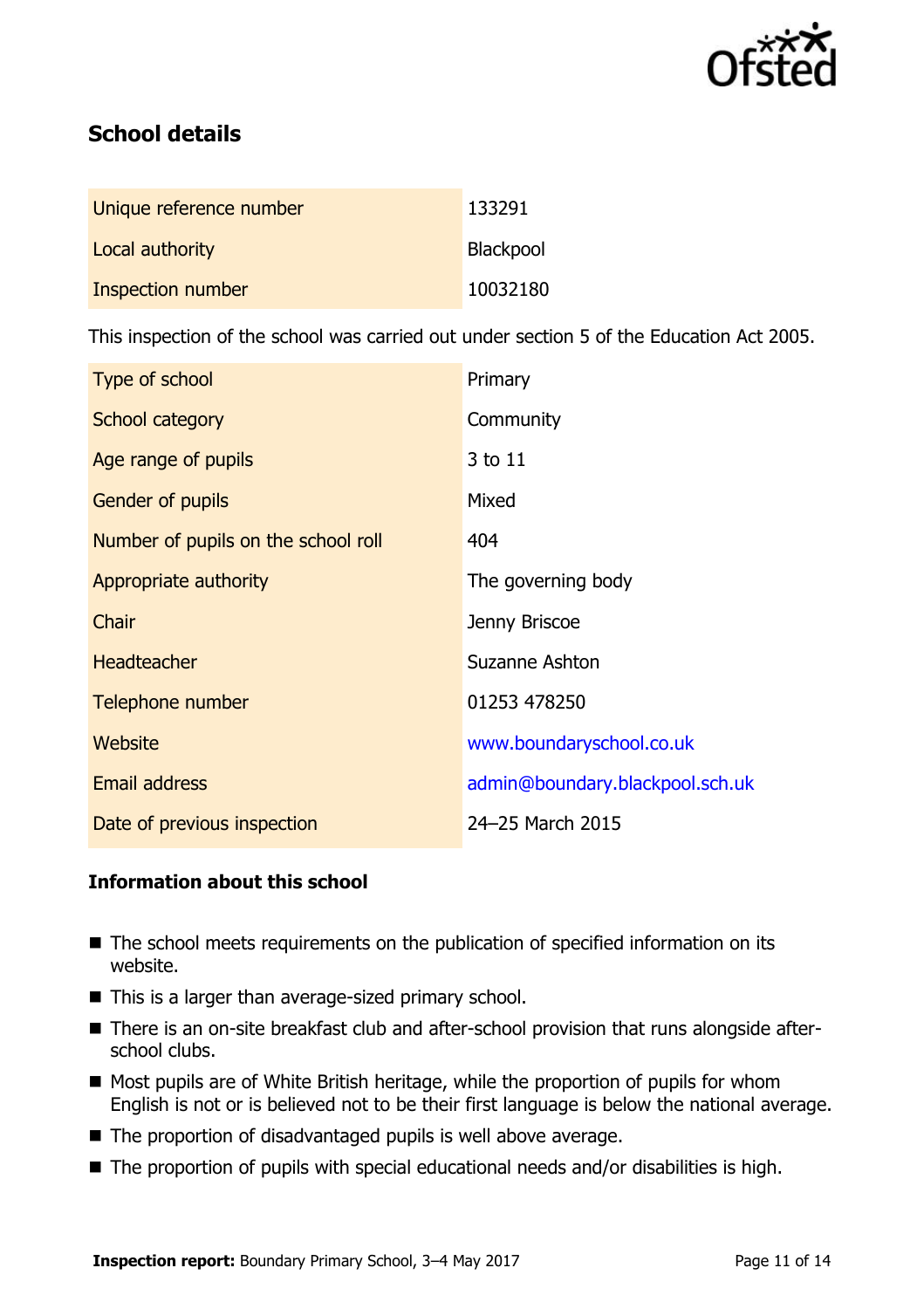

- The school has two special educational resource facilities for pupils who have behavioural, emotional and social difficulties.
- The school met the government's floor standards in 2016. These are the minimum expectations for pupils' attainment and progress in reading, writing and mathematics by the end of Year 6.
- Since the last inspection there is a new headteacher, appointed January 2016.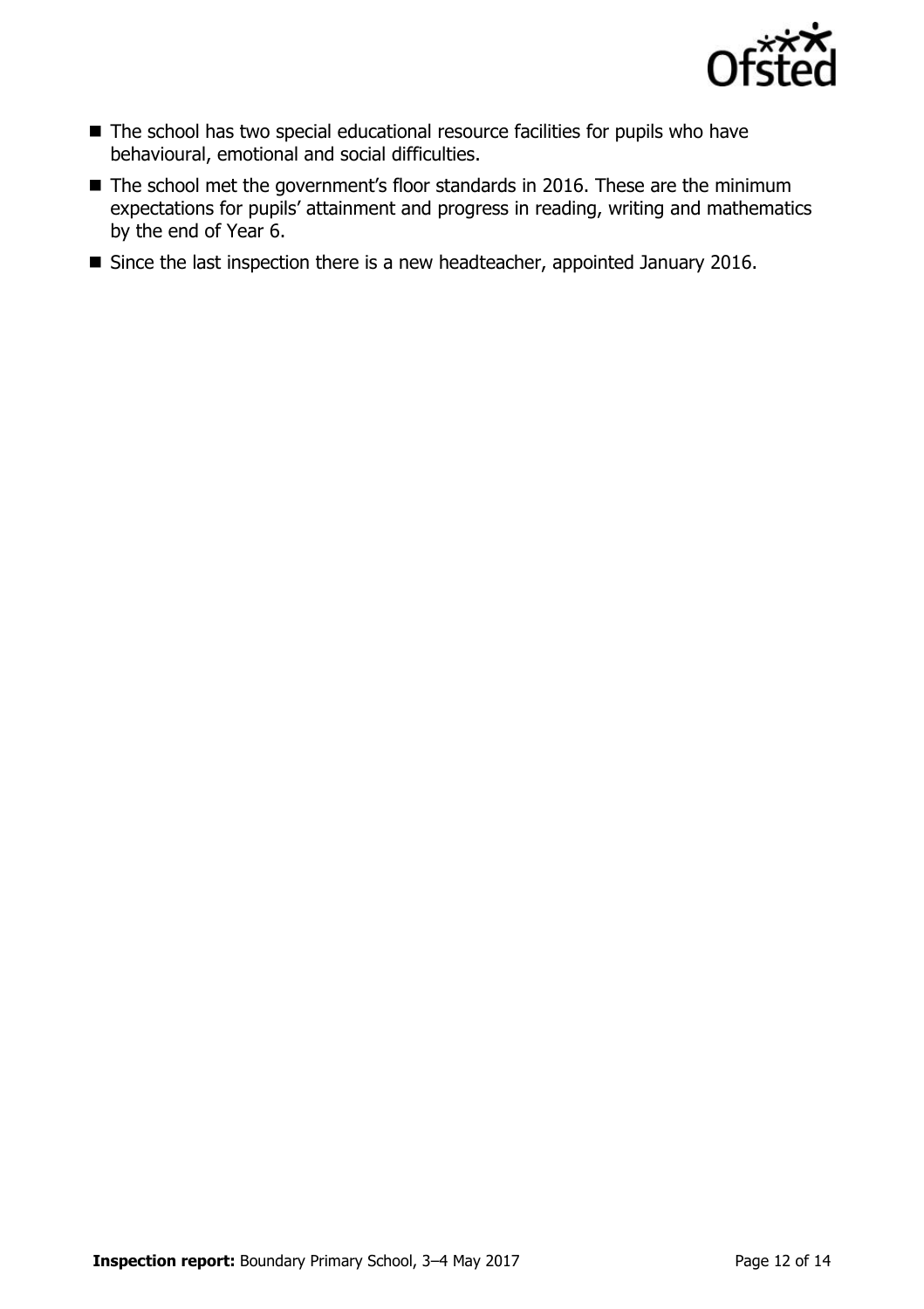

# **Information about this inspection**

- **Inspectors observed learning in classes and when pupils were taught in small groups.**
- The inspectors looked at examples of pupils' work and talked to them about their work. They listened to children read and observed the teaching of reading skills. Inspectors examined reading records and talked to children about their reading interests. Inspectors took part in learning walks and took note of displays around school.
- **Inspectors talked with pupils informally as they played at breaktimes, visited the dining** hall at lunchtime and observed pupils' behaviour as they moved around school. They met formally with two groups of pupils.
- An inspector met with the chair of the governing body and two other governors.
- **Inspectors spoke to a representative of the local authority, with the headteacher,** members of the senior leadership team and members of the school staff.
- Inspectors spoke to parents at the start of the school day. They took account of the views expressed through free-text responses. Staff completed 43 returns to the staff questionnaire, which were considered during the inspection.
- Inspectors examined a range of documents, including information about pupils' progress, school improvement plans, information about teachers' performance and external views of the school. Inspectors reviewed the contents of the school's website and scrutinised records relating to behaviour, attendance and safeguarding completed by school staff.

#### **Inspection team**

| Christine Howard, lead inspector | <b>Ofsted Inspector</b> |
|----------------------------------|-------------------------|
| <b>Clare McGarey</b>             | <b>Ofsted Inspector</b> |
| Barbara Harrold                  | <b>Ofsted Inspector</b> |